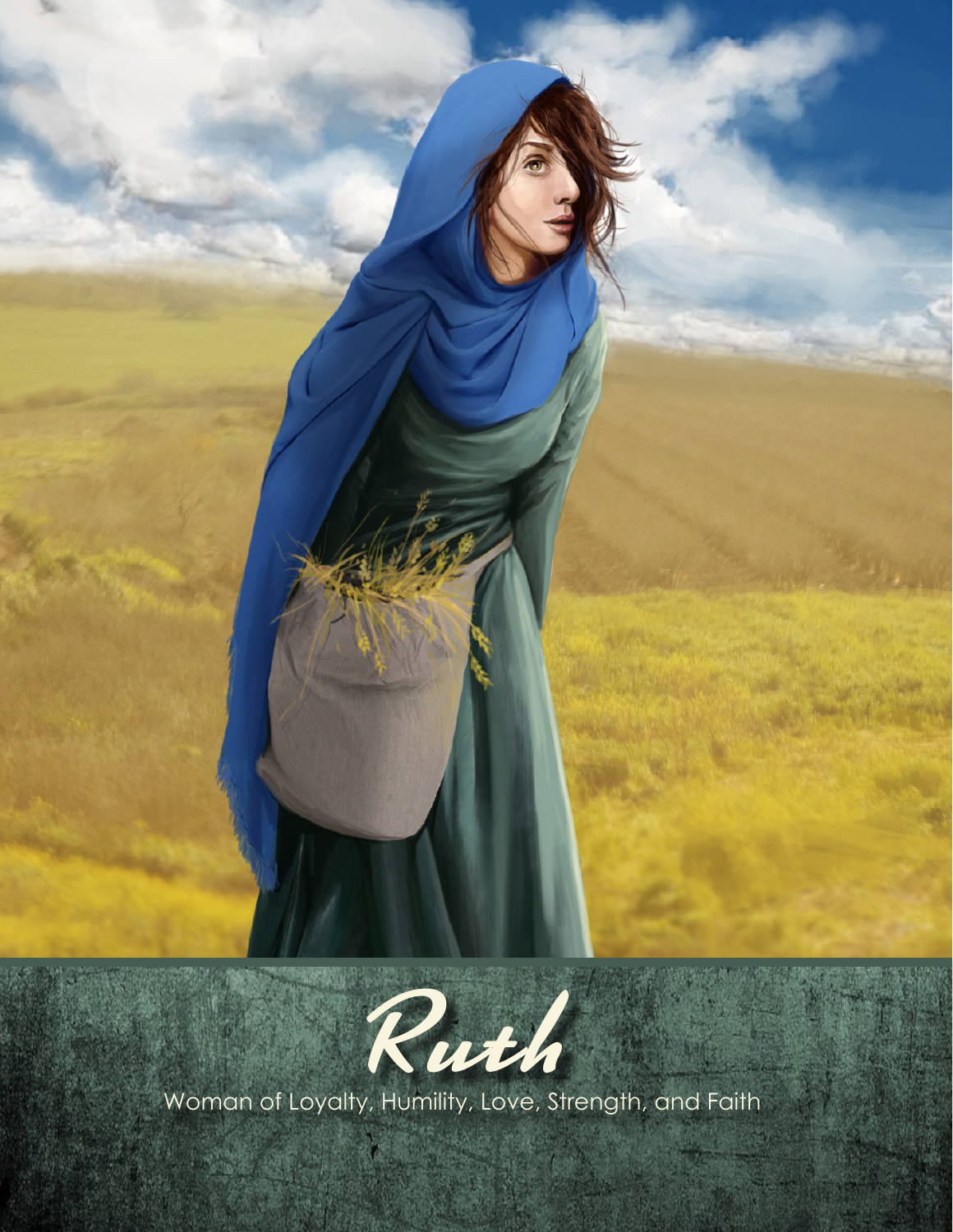The Story of Ruth

## *Ruth 1:1-18*

In the days when the judges ruled Israel, a man from Bethlehem in Judah left the country because of a severe famine. He took his wife and two sons and went to live in the country of Moab. The man's name was Elimelech, and his wife was Naomi. Their two sons were Mahlan and Kilion. They were Ephrathites from Bethlehem in the land of Judah.

During their stay in Moab, Elimelech died and Naomi was left with her two sons. The two sons married Moabite women. One married a woman named Orpah, and the other a woman named Ruth.

But about ten years later, both Mahlon and Kilion died. This left Naomi alone, without her husband or sons. Then Naomi heard in Moab that the Lord had blessed his people in Judah by giving them good crops again. So Naomi and her daughters-in-law got ready to leave Moab to return to her homeland.

With her two daughters-in-law she set out from the place where she had been living. They took the road that would lead them back to Judah. But on the way, Naomi said to her two daughters-in-law, "Go back to your mothers' homes instead of coming with me. And may the Lord reward you for your kindness to your husbands and to me. May the Lord bless you with the security of another marriage." Then she kissed them good-bye, and they all broke down and wept. "No," they said. "We want to go with you to your people."

But Naomi replied, "Why should you go on with me? Can I still give birth to other sons who could grow up to be your husbands? No, my daughters, return to your parents' homes, for I am too old to marry again. And even if it were possible and I were to get married tonight and bear sons, then what? Would you wait for them to grow up and refuse to marry someone else? No, of course not, my daughters! Things are far more bitter for me than for you, because the Lord himself has caused me to suffer."

And again they wept together, and Orpah kissed her mother-in-law good-bye. But Ruth insisted on staying with Naomi. "See," Naomi said to her, "your sister-in-law has gone back to her people and her gods. You should do the same." But Ruth replied, "Don't ask me to leave you and turn back. I will go where you go and live where you live. Your people will be my people, and your God will be my God. I will die where you die and will be buried there. May the Lord punish me severely if I allow anything but death to separate us!" So when Naomi saw that Ruth had made up her mind to go with her, she stopped urging her.

#### *Ruth 1:19-22*

So the two of them continued on their journey. When they came to Bethlehem, the entire town was stirred by their arrival. "Is it really Naomi?" the women asked. "Don't call me Naomi," she told them. "Instead, call me Mara, for the Almighty has made life very bitter for me. I went away full, but the Lord has brought me home empty. Why should you call me Naomi when the Lord has caused me to suffer and the Almighty has sent such tragedy?"

So Naomi returned from Moab, accompanied by her daughter-in-law Ruth, the young Moabite woman. They arrived in Bethlehem at the beginning of the barley harvest.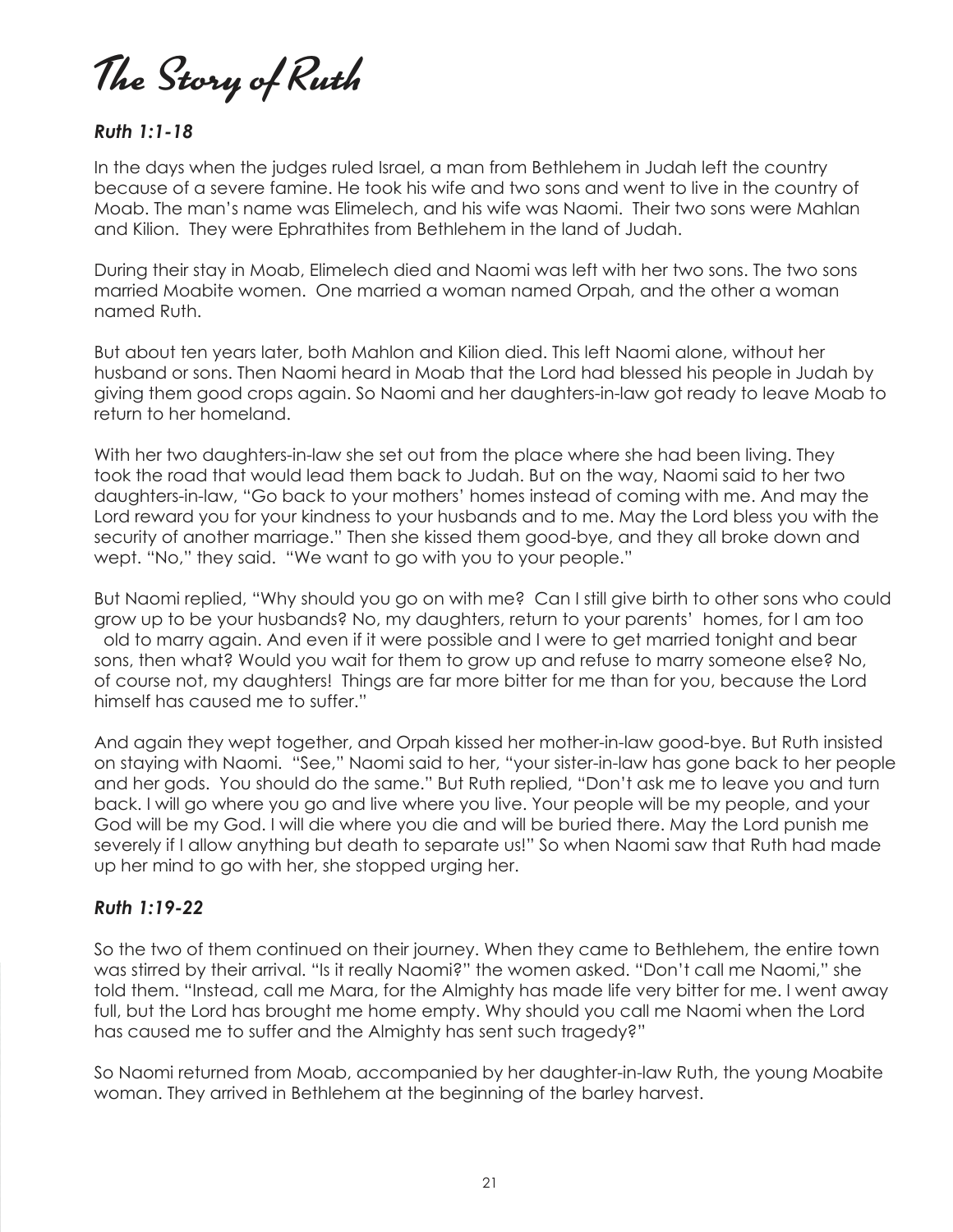## *Ruth 2:1-7*

Now there was a wealthy and influential man in Bethlehem named Boaz, who was a relative of Naomi's husband, Elimelek. And Ruth the Moabite said to Naomi. "Let me go to the fields and pick up the leftover grain behind anyone in whose eyes I find favor." Naomi said to her, "Go ahead, my daughter." So she went out, entered a field and began to glean from the clan of Elimelek.

Just then Boaz arrived from Bethlehem and greeted the harvesters. "The Lord be with you!" "The Lord bless you!" they answered. Boaz asked the overseer of his harvesters, "Who does that young woman belong to?" The overseer replied, "She is the Moabite who came back from Moab with Naomi." "She said, 'Please let me glean and gather among the sheaves behind the harvesters.' She came into the field and has remained here from morning until now, except for a short rest in the shelter."

## *Ruth 2:8-13*

Boaz went over and said to Ruth, "Listen, my daughter. Stay right here with us when you gather grain; don't go to any other fields. See which part of the field they are harvesting, and then follow them. I have warned the young men not to bother you. And when you are thirsty, help yourself to the water they have drawn from the well."

Ruth fell at his feet and thanked him warmly. "Why are you so kind to me?" she asked. "I am only a foreigner." "Yes, I know," Boaz replied. "But I also know about the love and kindness you have shown your mother-in-law since the death of your husband. I have heard how you left your father and mother and your own land to live here among complete strangers. May the Lord, the God of Israel, under whose wings you have come to take refuge, reward you fully."

"I hope I continue to please you, sir." she replied. "You have comforted me by speaking so kindly to me, even though I am not as worthy as your workers."

## *Ruth 2:14-21*

At lunchtime Boaz called to her, "Come over here and help yourself to some of our food. You can dip your bread in the wine if you like." So she sat with his harvesters, and Boaz gave her food; more than she could eat. When Ruth went back to work again, Boaz ordered his young men, "Let her gather grain right among the sheaves without stopping her. And pull out some heads of barley from the bundles and drop them on purpose for her. Let her pick them up, and don't give her a hard time!"

So Ruth gathered barley there all day, and when she beat out the grain that evening, it came to about half a bushel. She carried it back into town and showed it to her mother-in-law. Ruth also gave her the food that was left over from her lunch. "So much!" Naomi exclaimed. "Where did you gather all this grain today? Where did you work? May the Lord bless the one who helped you!"

So Ruth told her mother-in-law about the man in whose field she had worked, and she said, "The man I worked with today is named Boaz." "May the Lord bless him!" Naomi told her daughterin-law. "He is showing his kindness to us as well as to your dead husband. That man is one of our closest relatives, one of our family redeemers." Then Ruth said, "What's more, Boaz even told me to come back and stay with his harvesters until the entire harvest is completed."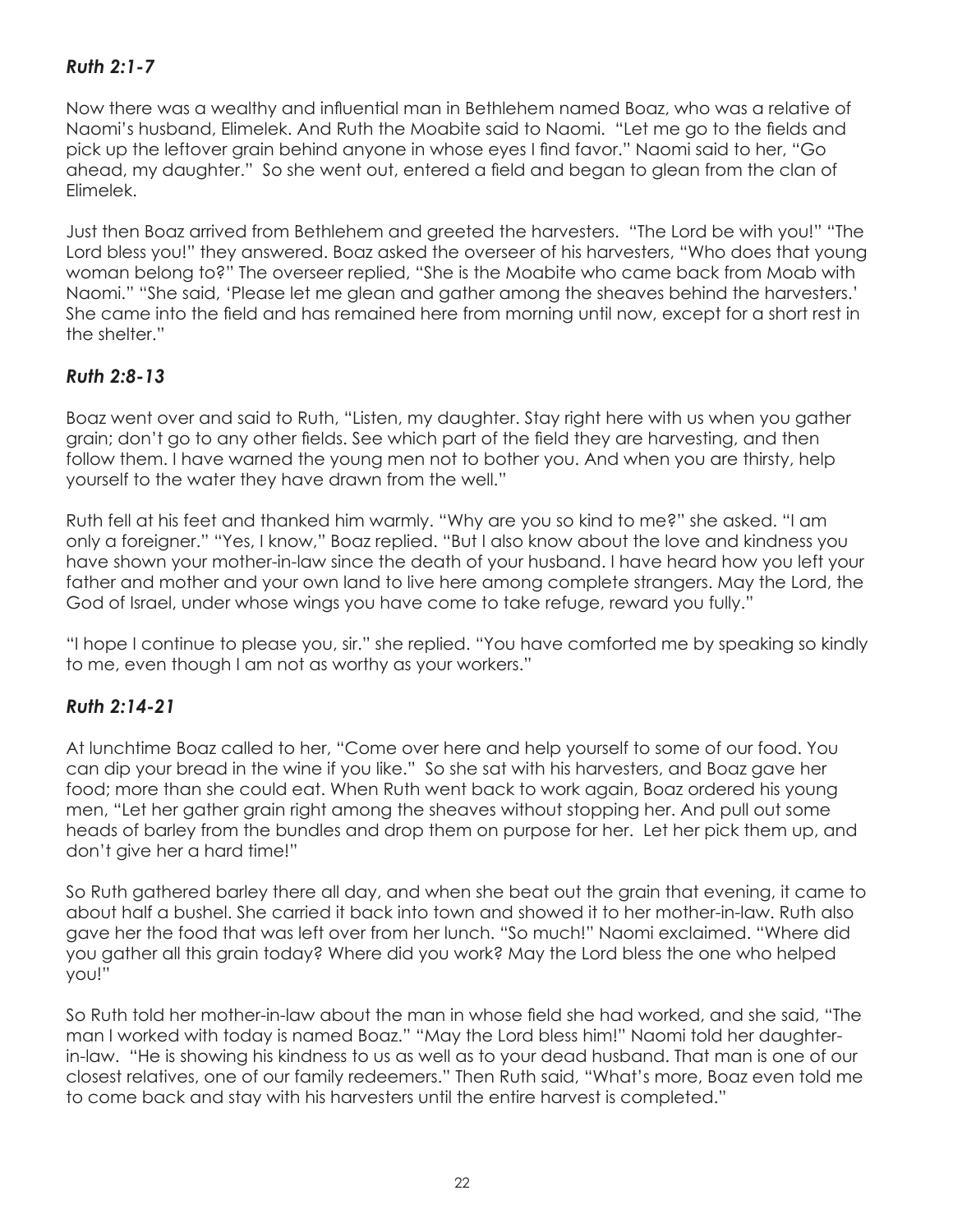## *Ruth 3:1-18*

One day Naomi said to Ruth, "My daughter, it's time that I found a permanent home for you, so that you will be provided for. Boaz is a close relative of ours, and he's been very kind by letting you gather grain with his workers. Tonight he will be winnowing barley at the threshing floor. Now do as I tell you – take a bath and put on perfume and dress in your nicest clothes. Then go to the threshing floor, but don't let Boaz see you until he has finished his meal. Be sure to notice where he lies down; then go and uncover his feet and lie down there. He will tell you what to do."

"I will do everything you say," Ruth replied. So she went down to the threshing floor that night and followed the instructions of her mother-in-law. After Boaz had finished his meal and was in good spirits, he lay down beside the heap of grain and went to sleep. Then Ruth came quietly, uncovered his feet, and lay down.

Around midnight, Boaz suddenly woke up and turned over. He was surprised to find a woman lying at his feet! "Who are you?" he demanded. "I am your servant Ruth," she replied. "Spread the corner of your covering over me, for you are my family redeemer."

"The Lord bless you, my daughter!" Boaz exclaimed. "You are showing more family loyalty now than ever by not running after a younger man, whether rich or poor. Now don't worry about a thing, my daughter. I will do what is necessary, for everyone in town knows you are an honorable woman. But there is one problem. While it is true that I am one of your family redeemers, there is another man who is more closely related to you than I am. Stay here tonight, and in the morning I will talk to him. If he is willing to redeem you, then let him marry you. But if he is not willing, then as surely as the Lord lives, I will marry you! Now lie down here until morning."

So Ruth lay at Boaz's feet until morning, but she got up before it was light enough for people to recognize each other. For Boaz said, "No one must know that a woman was here at the threshing floor." Boaz also said to her, "Bring your cloak and spread it out." He measured six scoops of barley into the cloak and helped her put it on her back. Then Boaz returned to town.

When Ruth went back to her mother-in-law, Naomi asked, "What happened, my daughter?" Ruth told Naomi everything Boaz had done for her, and she added, "He gave me these six scoops of barley and said, "Don't go back to your mother-in-law empty-handed." Then Naomi said to her, "Just be patient, my daughter, until we hear what happens. The man won't rest until he has followed through on this. He will settle it today."

## *Ruth 4:1-15, 17*

So Boaz went to the town gate and took a seat there. When the family redeemer he had mentioned came by, Boaz called out to him, "Come over here friend. I want to talk to you." So they sat down together. Then Boaz called ten leaders from the town and asked them to sit as witnesses. And Boaz said to the family redeemer, "You know Naomi, who came back from Moab. She is selling the land that belonged to our relative Elimilech. I felt that I should speak to you about it so that you can redeem it if you wish. If you want the land, then buy it here in the presence of these witnesses. But if you don't want it, let me know right away, because I am next in line to redeem it after you." The man replied, "All right, I'll redeem it."

Then Boaz told him, "Of course, your purchase of the land from Naomi also requires that you marry Ruth, the Moabite widow. That way, she can have children who will carry on her husband's name and keep the land in the family."

"Then I can't redeem it," the family redeemer replied, "because this might endanger my own estate. You redeem the land; I cannot do it."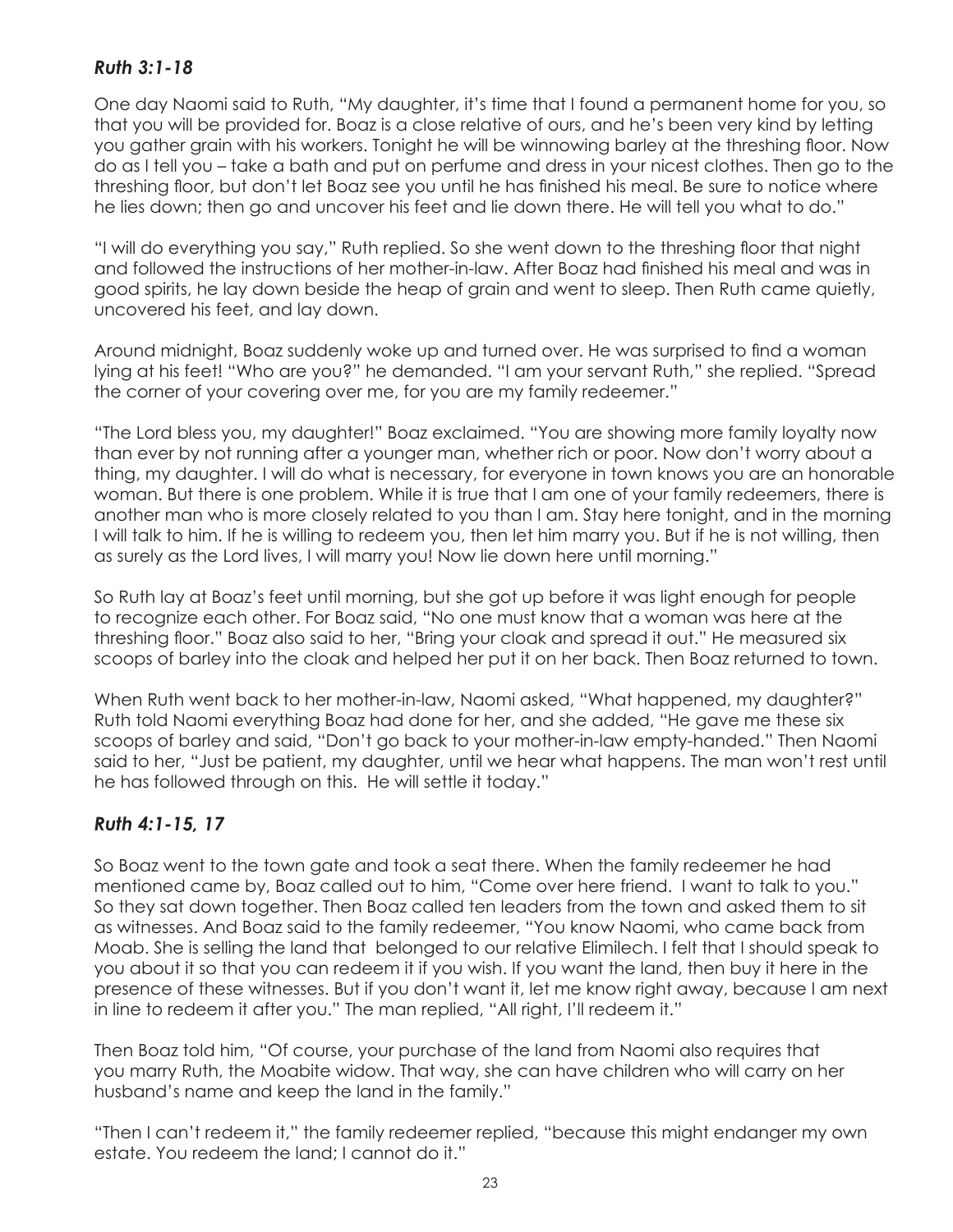Now In those days it was the custom in Israel for anyone transferring a right of purchase to remove his sandal and hand it to the other party. This publicly validated the transaction. So the other family redeemer drew off his sandal as he said to Boaz, "You buy the land." Then Boaz said to the leaders and to the crowd standing around, "You are witnesses that today I have bought from Naomi all the property of Elimelech, Kilion, and Mahlon. And with the land I have acquired Ruth, the Moabite widow of Mahlon, to be my wife. This way she can have a son to carry on the family name of her dead husband and to inherit the family property here in his hometown. You are all witnesses today."

Then the leaders and all the people standing there replied, "We are witnesses! May the Lord make the woman who is now coming into your home like Rachel and Leah, from whom all the nation of Israel descend! May you be great in Ephrathah and famous in Bethlehem. And may the Lord give you descendants by this young woman who will be like those of our ancestor Perez, the son of Tamar and Judah."

So Boaz married Ruth and took her home to live with him. When he slept with her, the Lord enabled her to become pregnant, and she gave birth to a son. And the women of the town said to Naomi, "Praise the Lord who has given you a family redeemer today! May he be famous in Israel. May this child restore your youth and care for you in your old age. For he is the son of your daughter-in-law who loves you so much and who has been better to you than seven sons!"

The neighbor woman said, "Now at last Naomi has a son again!" And they call him Obed. He became the father of Jesse and the grandfather of King David.

## Study Guide

Read the story of Ruth, and discuss the following questions. Keep in mind there is more to the story of this woman than what is presented in the few short verses.

During the time of the judges, the people of Israel were in a dark place where they suffered greatly. This was because they had chosen to become their own authority and determine for themselves what was right or wrong and to disregard God's law if it meant satisfying their own selfish desires. However, there were still a few who trusted God and followed him. The book of Ruth gives us a glimpse into the lives of two such women who became a shining light in the midst of the darkness.

- *1. The story of Ruth is above all a story of commitment and love. When Naomi decided to return to Bethlehem after her husband and her two sons died, she told both her daughters-in-law to return to their families and to remarry. As an older woman traveling alone, what do you think she was sacrificing to let them go?*
	- Very possibly her life, as it was a hard road back to Bethlehem. Having loved her daughters-in-law like her own daughters, she would be losing the only family she had left.

#### *2. What was Ruth sacrificing when she refused to leave Naomi and said she would go to Bethlehem and stay with her there until parted by death?*

- As a Moabite woman, she would not be readily accepted in Bethlehem.
- She would never see her mother, father, or other family again.
- Although Naomi had made the trip once when she was younger, Ruth had no idea what they would have to face, two women traveling alone.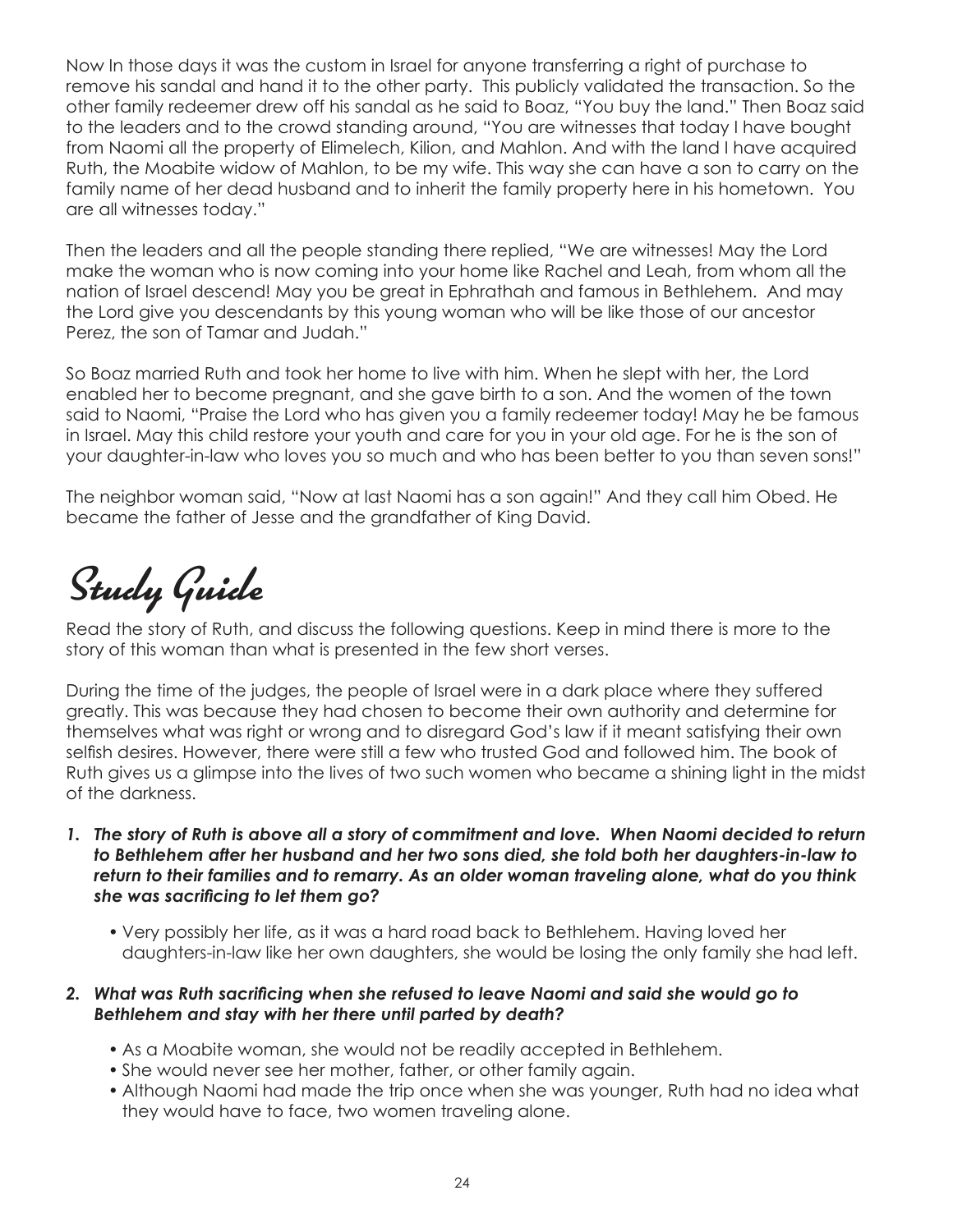- *3. Since the trip to Bethlehem required walking through the mountains and around the north end of the Dead Sea, a distance that appears to be about 40-50 miles, do you think Naomi would have been able to make the trip with only what she could carry with her and arrive safely?*
	- Being an older woman alone, she would be a target for robbers.
	- Naomi alone would not have been able to carry enough water and food for the entire trip without some help.
	- As an older woman, she would need to go slower and stop more often and this would have prevented her from traveling with a caravan or other travelers she may have met on the road.
- *4. Although Ruth and Naomi were from different cultures, with different family backgrounds, and their ages were very different, they were bound to each other. They shared great sorrow, great affection for each other, and shared a commitment to the God of Israel. In their relationship they each tried to do what was best for the other person. When you are asked for help by those you hold dear, do you only help them if it is not going to inconvenience you financially or time-wise?*
	- Do you help your children or grandchildren if you see them struggling financially?
	- If you have elderly family members who need help doing things, do you help or do you put them somewhere where someone else can help them?
	- If you have no children, do you help others you have relationships with?
	- When you see people collecting for charity at the entrance to a store, do you take another exit so you won't have to give because you only have 5 dollars on you and you want to get a coffee on your way home?
- *5. Ruth told Naomi, "Let me go out into the harvest fields to pick up the stalks of grain left behind by anyone who is kind enough to let me do it." The grain could be collected by the poor and made into food. Ruth knew that she would most likely be turned away for being a Moabite, but she also knew this is what she would have to do if they were going to survive. Because she was willing to labor to take care of Naomi, how was she blessed for her loyalty and her labor?*
	- She ended up in the field of Boaz, who was a relative of her dead husband.
	- She was shown kindness and compassion and given safe working conditions.
	- She was given enough food to share with Naomi when they had their lunch breaks.
	- Boaz made sure that there was extra grain left behind, enough to get them through comfortably until the next harvest.
	- Boaz had an opportunity to see for himself what kind of a person Ruth was.
- *6. Divine intervention took place throughout Ruth's life. Ruth and Naomi's return to Bethlehem was certainly not a coincidence, as it led to the fulfillment of God's plan; that King David would be born there as predicted by the prophet Micah (Micah 5: 2), and that Jesus Christ the Messiah would also be born there. This move was so much more than a move of convenience for Naomi. What destiny did Ruth have that brought her to Bethlehem?*
	- To meet Boaz, have her son, Obed, and be the great-grandmother of King David.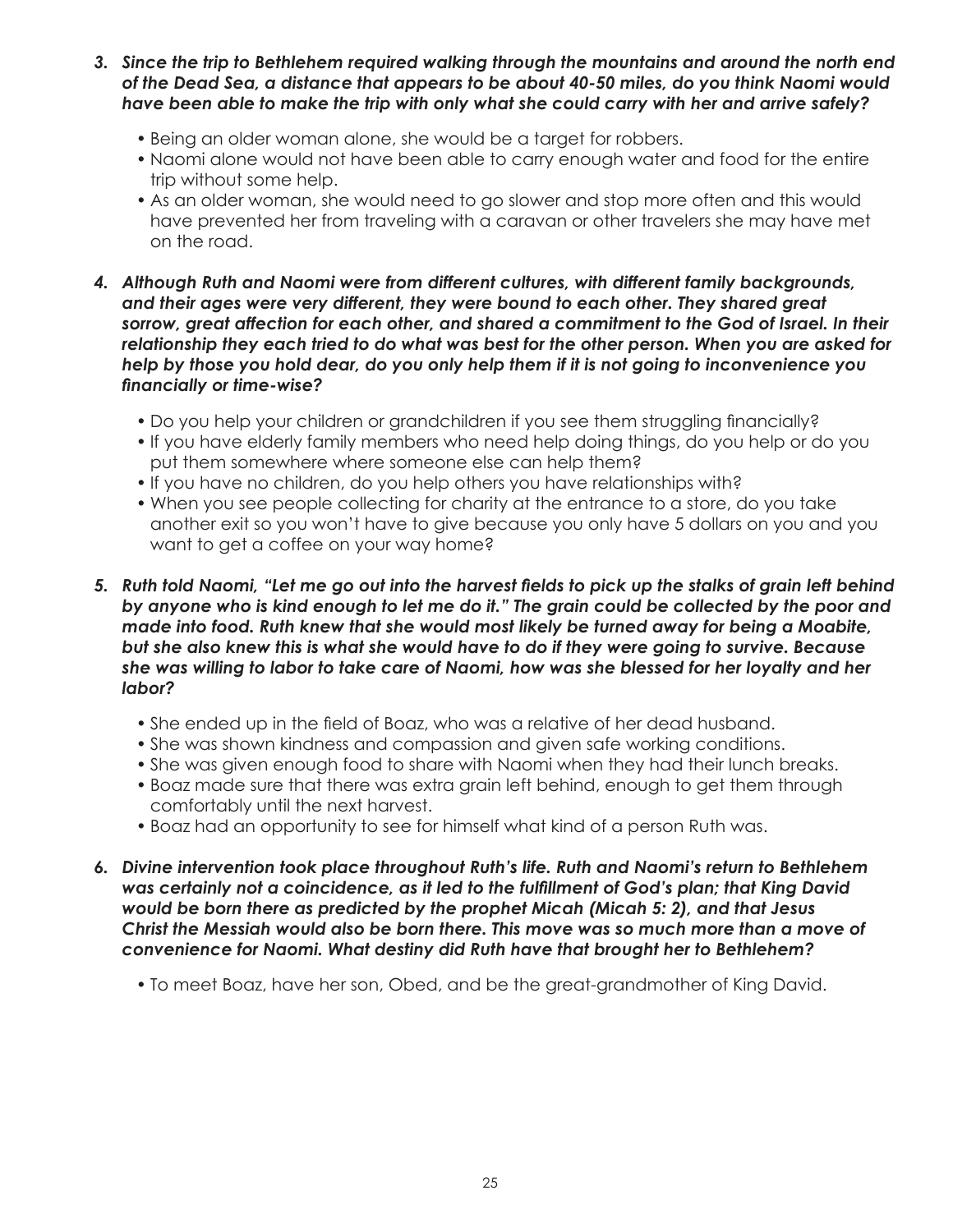- *7. Boaz appears to us as a heroic person. He shows great compassion and concern for his workers and relatives, and is dedicated to his community. As we praise him for his kindness, generosity, and willingness to do the right thing, keep in mind his mother is Rahab, the prostitute from Jericho who allowed God to change her life and to raise a son with such a kind heart. Do you judge yourself or others because of who their parents are, where they live, or what they do for work? Who alone has the right to know and judge another's worth?*
	- God alone has the right to judge the worth of another being. We cannot know what is in another's heart if we have already judged them by how they look, where they came from, what they do for a living, or what their religious faith is.

#### *8. When Naomi sent Ruth to the threshing shed, Ruth did as she was instructed. What did going to the threshing shed and lying at the feet of Boaz mean to him?*

• She was asking him to be her family redeemer, to take her under his protection by extending his cloak to cover her, and that she would be willing to marry him and to have his child.

## *9. What did going to the threshing shed mean for Ruth?*

• It meant that she would accept him as her family redeemer and that she would be willing to marry him.

#### *10. When Boaz said he would talk to the closer relative right away, Naomi told Ruth to have faith that Boaz would take care of it right away. What does this say about Boaz?*

• Boaz had a reputation as a generous and honorable man who helped other people in his town. He was a man who would keep his word.

#### *11. Boaz cleverly presented the offer to buy Naomi's land and marry Ruth to provide an heir for her dead husband to the closer relative in a manner that would cause him to decline. What does this tell us about how Boaz must have felt about Ruth?*

• Along with the whole town, he had seen Ruth's love and commitment to Naomi, and that she was a very honorable woman. Observing her in his field, he was aware of her humility and moral character; that she was beautiful inside and out. He was surprised she would choose him over the younger workers. His admiration and love for her, and hers for him, allowed them to raise a worthy son who became the grandfather of King David.

#### *12. Out of the great tragedy suffered by Naomi, God brought great blessings upon her. During the hard times in your life, do you trust God to be with you, or do you blame God when something bad happens?*

• Do you find yourself saying, "How can God allow this to happen to me?" Remember, Naomi, through her daughter-in-law Ruth, was only three generations away from King David.

#### *13. The story of Ruth may seem like a nice story of a girl who was very fortunate. But we must*  remember that the story of Ruth is about the preparations for the birth of King David and of *Jesus. Ruth may not have been aware of the great purpose of her life. You may not be aware of the larger purpose in your life, but you can be assured that you are important to God's plan. How can you live Ruth's example in your life today?*

• Substitute your family, your spouse, or your faith for Naomi, and show the same commitment, love, and trust for them Ruth demonstrated. By not getting sidetracked with pleasures of the moment, you can know that the reward for your sacrifices is far greater than any passing pleasure.